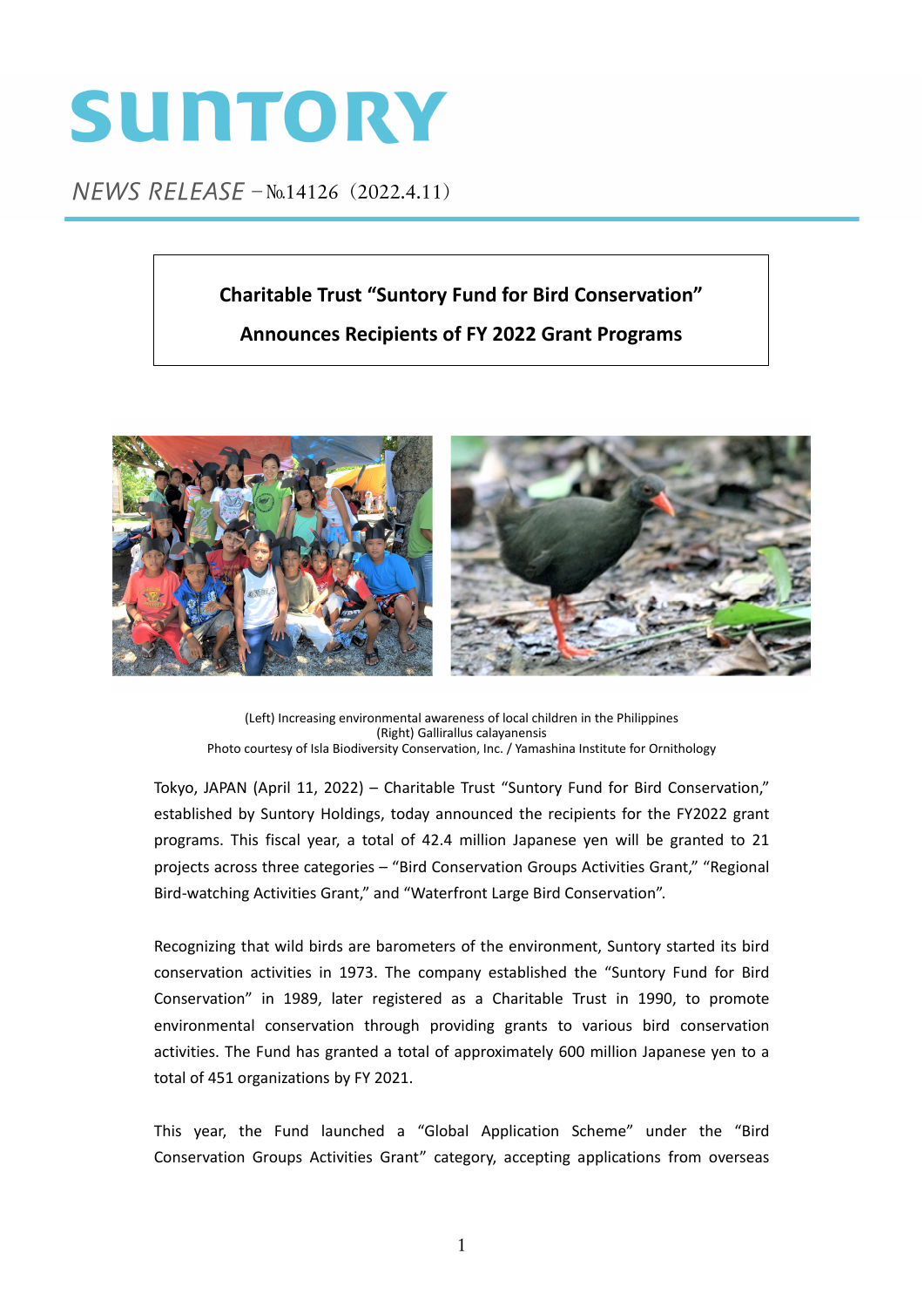bird conservation organizations\*. Under this scheme, three overseas organizations were chosen for this year's grant program. The Fund will continue to support various bird conservation activities globally.

\*Applications from overseas organizations must be submitted through a Japanese organization.

#### **<About Suntory's bird conservation activities>**

In 1973, Suntory started the "Save the Birds! Campaign" on newspaper advertisement with a slogan "Today Birds, Tomorrow Humans," advocating the tragedies that happen to birds today, will also happen to humans tomorrow. On the same year, the company also established a wild bird sanctuary in Suntory Hakushu Distillery in Japan where it conducts various activities such as wild bird research and observation as well as nest box hanging. In order to further its effort in bird conservation activities, the company established the "Suntory Fund for Bird Conservation" in 1989.

Suntory conducts forest management in 21 locations near its production sites across Japan called "Suntory Natural Water Sanctuaries," where experts constantly conduct wild bird research. The results of these research are utilized to manage the forests and conserve the environment in these sanctuaries. At the "Suntory Natural Water Sanctuaries," the company also nurtures young Raptores such as eagles and hawks which top in the ecosystem pyramid under the "Eagle/Hawk Nurturing Support Program" by creating a rich and well‐balanced natural environment suited for nesting, feeding and child‐rearing.

Learn more about Suntory's bird conservation activities [here.](https://www.suntory.com/csr/activity/environment/eco/birds/)

### **<List of recipients for "Suntory Fund for Bird Conservation" FY 2022 Grant Programs > "Bird Conservation Groups Activities Grant" Category**

| Name of organization                                                                                  | Scope of activity                                                                           | Grant amount  |
|-------------------------------------------------------------------------------------------------------|---------------------------------------------------------------------------------------------|---------------|
| Japanese Society for Preservation<br>of Birds (JSPB)                                                  | Research and conservation activities of<br>endangered birds in Amami Oshima                 | 2 million yen |
| Royal Society for Protection of<br>Nature                                                             | Establishment of ex situ conservation<br>measures for the endangered white-bellied<br>heron | 2 million yen |
| Islands care                                                                                          | Conservation<br>project to prevent<br>the<br>extinction of Ogasawara greenfinch             | 2 million yen |
| Inter-institutional<br>Panel<br>on<br>Population Management of the<br>Oriental White Stork (IPPM-OWS) | A project to form an Oriental White Stork<br>conservation network in East Asia              | 2 million yen |

(13 projects, total amount of grants: 21.1 million Japanese yen)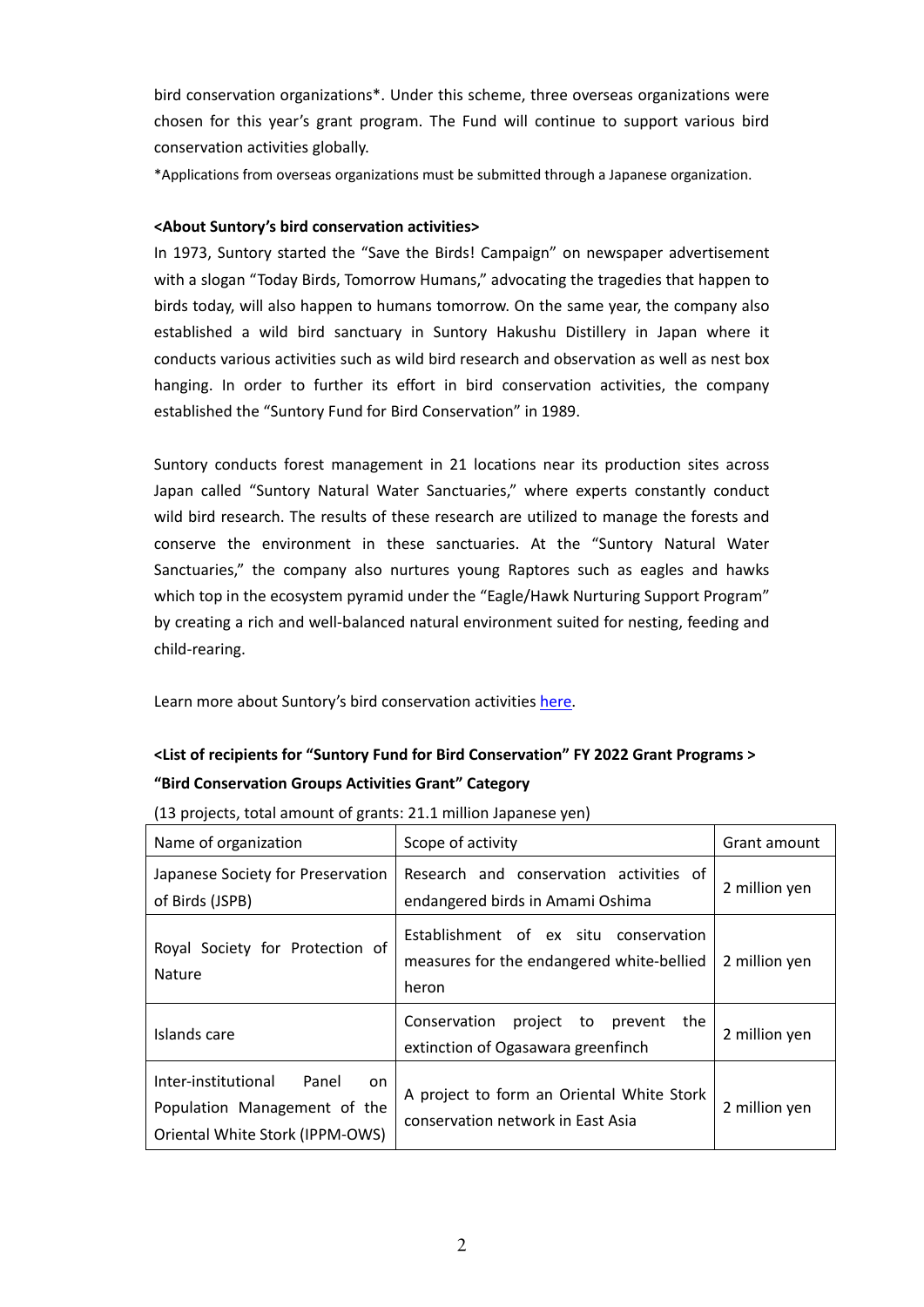| NPO Miura Peninsula Biodiversity<br><b>Conservation Network</b>                     | Let's welcome back the Grey-faced Buzzard<br>to fallow rice paddies! Yatoda regeneration<br>activity to resume the breeding (also<br>known as the Grey-faced Buzzard Project) | 2 million yen   |
|-------------------------------------------------------------------------------------|-------------------------------------------------------------------------------------------------------------------------------------------------------------------------------|-----------------|
| Japanese Association for Wild<br><b>Geese Protection</b>                            | Lesser Snow Geese Restoration Project in<br>East Asia and Raising its Awareness                                                                                               | 2 million yen   |
| (Public Corporation) Toyama City<br>Family Park Zoo                                 | Establishment of breeding technologies<br>with a view to returning gray parrots to the<br>wild                                                                                | 1.9 million yen |
| Japanese Association of Zoos and<br>Aquariums                                       | Development of technology for<br>the<br>creation of Japanese Rock Ptarmigan that<br>can be released into the wild                                                             | 1.8 million yen |
| Isla<br>Biodiversity Conservation,<br>Inc.                                          | Citizen science and education for the<br>protection of the Calayan rail                                                                                                       | 1.6 million yen |
| Philippine Eagle Foundation                                                         | Measures to prevent electrocution of<br>Philippine eagles on Mindanao Island and<br>the conservation and regeneration of<br>biodiversity-rich primeval forests                | 1.5 million yen |
| Yamashina Institute for Ornithology                                                 | analysis for conservation<br>Genetic<br>in<br>endangered small birds                                                                                                          | 1 million yen   |
| Water Birds Study Group Japan                                                       | Fact-finding survey on little tern foraging<br>and resting places                                                                                                             | 1 million yen   |
| <b>Certified NPO</b><br>Nishichugoku<br>Sanchi<br>Natural<br><b>History Society</b> | Research and conservation of migratory<br>birds in the Yawatakogen Highlands and<br>educational activities                                                                    | 0.4 million yen |

# **"Regional Bird‐watching Activities Grant" Category**

(6 projects, total amount of grants: 1.2 million Japanese yen)

| Name of organization                                          | Scope of activity                                                                                                                                            | Grant amount    |
|---------------------------------------------------------------|--------------------------------------------------------------------------------------------------------------------------------------------------------------|-----------------|
| (NPO) Yasei Dobutsu Kyugo no<br>Kai (Wild animal rescue club) | Publish and distribute picture books as a<br>public awareness activity to reduce the<br>number of wild birds hurt by cats                                    | 0.2 million yen |
| Bupposo no Sato no Kai (Oriental<br>dollarbird club)          | Conservation activities and environmental<br>education for the Oriental dollarbird, which<br>designated as a natural treasure in<br>is.<br>Nagano Prefecture | 0.2 million yen |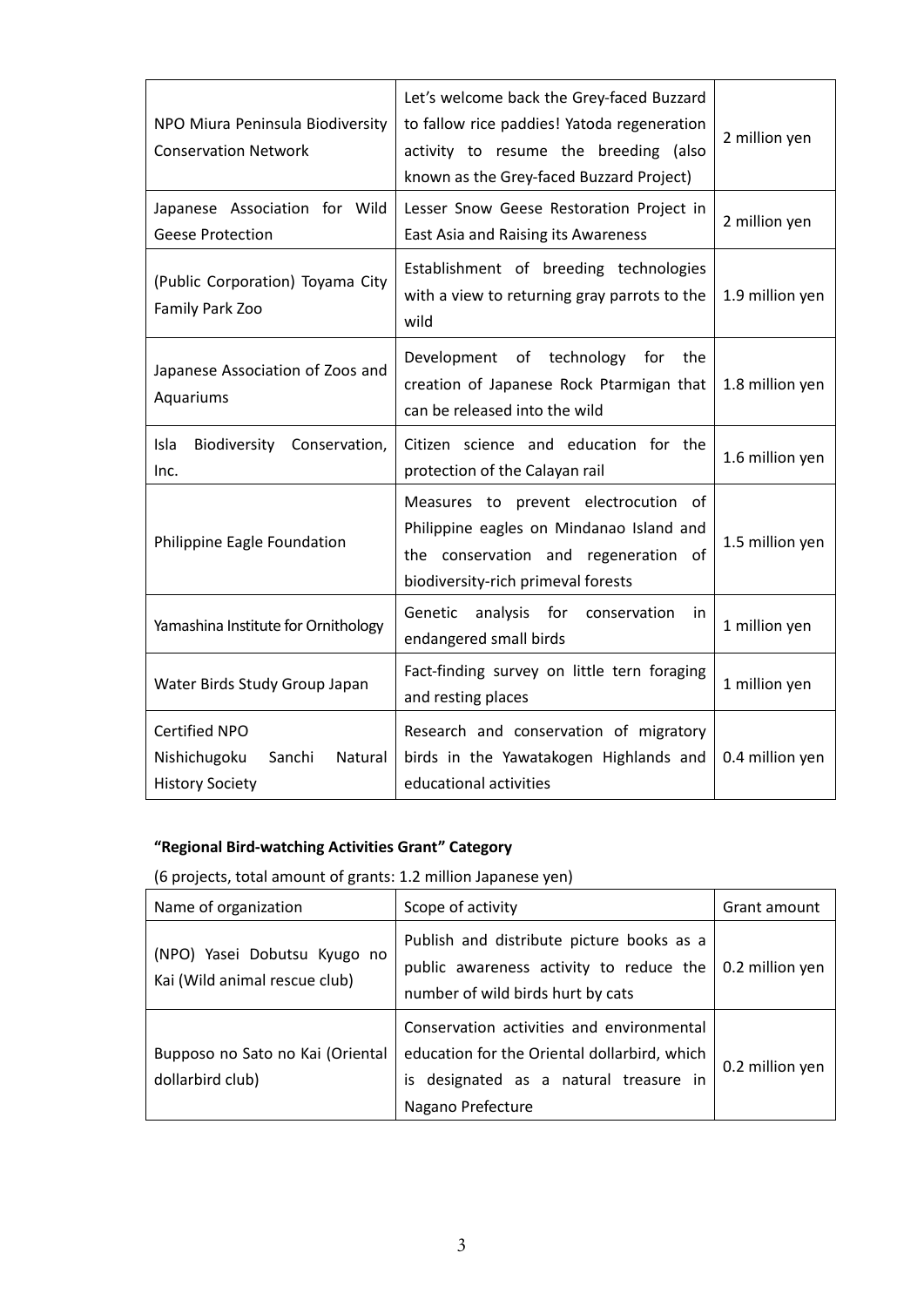| (NPO) Nipponia Nippon Protection<br>Association                              | Public awareness activities for returning<br>the crested ibis to the wilds of the Noto<br>Peninsula | 0.2 million yen |
|------------------------------------------------------------------------------|-----------------------------------------------------------------------------------------------------|-----------------|
| Kagoshima Prefecture, Izumi City<br>Kakusho Gakuen Crane Club                | Survey by school students on the number<br>of cranes and their family structure and<br>distribution | 0.2 million yen |
| Kagoshima Prefecture, Izumi City<br>Takaono Junior High School Crane<br>Club | Survey of the number of cranes coming to<br>Izumi City                                              | 0.2 million yen |
| Izumi City Warabishima Elementary<br>School Eco Club                         | Crane/bird watching and ecological surveys<br>in and around wetlands                                | 0.2 million yen |

#### **"Waterfront Large Bird Conservation" Category**

(2 projects, total amount of grants: 20 million Japanese yen)

| Name of organization                                                           | Scope of activity                                                                                                                                 | Grant amount   |
|--------------------------------------------------------------------------------|---------------------------------------------------------------------------------------------------------------------------------------------------|----------------|
| Toki no Mizube-Zukuri Kyogikai<br>(Crested ibis waterside creation<br>council) | Creation of a waterfront<br>for<br>the<br>coexistence of crested ibis and people -<br>Efforts to restore nature around the Tenno<br>River basin - | 10 million yen |
| (Foundation)<br>Ecosystem<br>Conservation Society-Japan                        | Stork settlement and wide-area network<br>promotion project                                                                                       | 10 million yen |

#### **About Suntory Group**

As a global leader in the beverage industry, Suntory Group offers a uniquely diverse portfolio of products from premium spirits, beer and wine to brewed teas, bottled water, carbonated soft drinks, ready‐to‐drink coffee and energy drinks, along with health and wellness products. Suntory is home to award‐winning Japanese whiskies *Yamazaki*, *Hibiki* and *Hakushu* as well as iconic American spirits *Jim Beam* and *Maker's Mark*. Suntory also fascinates the taste buds in Japan and the Asian market with our *Premium Malt's* beer and also owns the exceptional Japanese wine *Tomi* and the world famous *Château Lagrange*. Its brand collection also includes *Sauza Tequila*, non‐alcoholic favorites *Orangina*, *Lucozade*, *Ribena*, *BOSS* coffee, *Iyemon* green tea, *Suntory Tennensui* water, *TEA+ Oolong Tea*, *V and BRAND'S*, as well as popular health and wellness product *Sesamin EX*.

Founded as a family‐owned business in 1899 in Osaka, Japan, Suntory Group has grown into a global company operating throughout the Americas, Europe, Africa, Asia and Oceania with an annual revenue (excluding excise taxes) of \$19.8 billion in 2021. Suntory